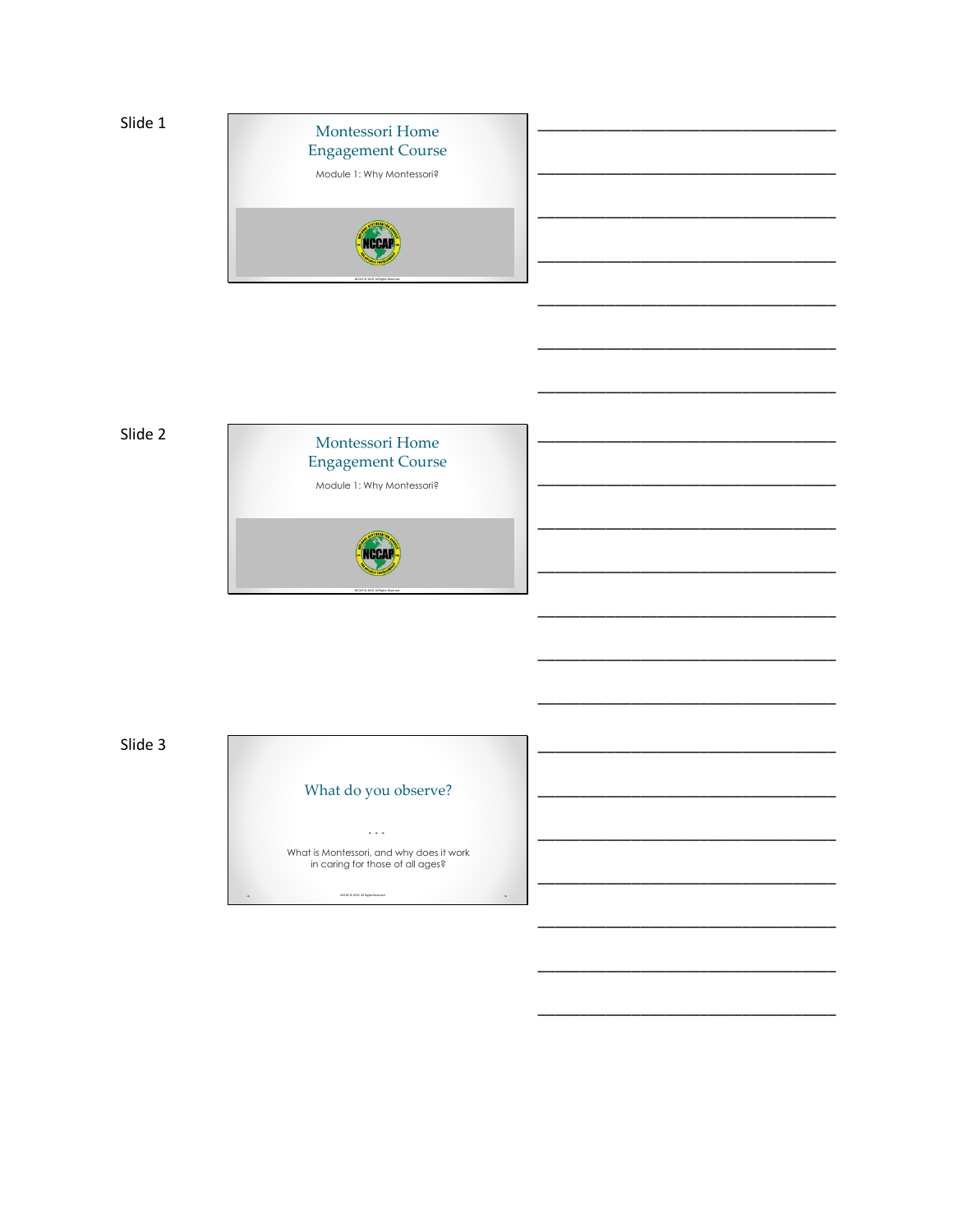Slide 4





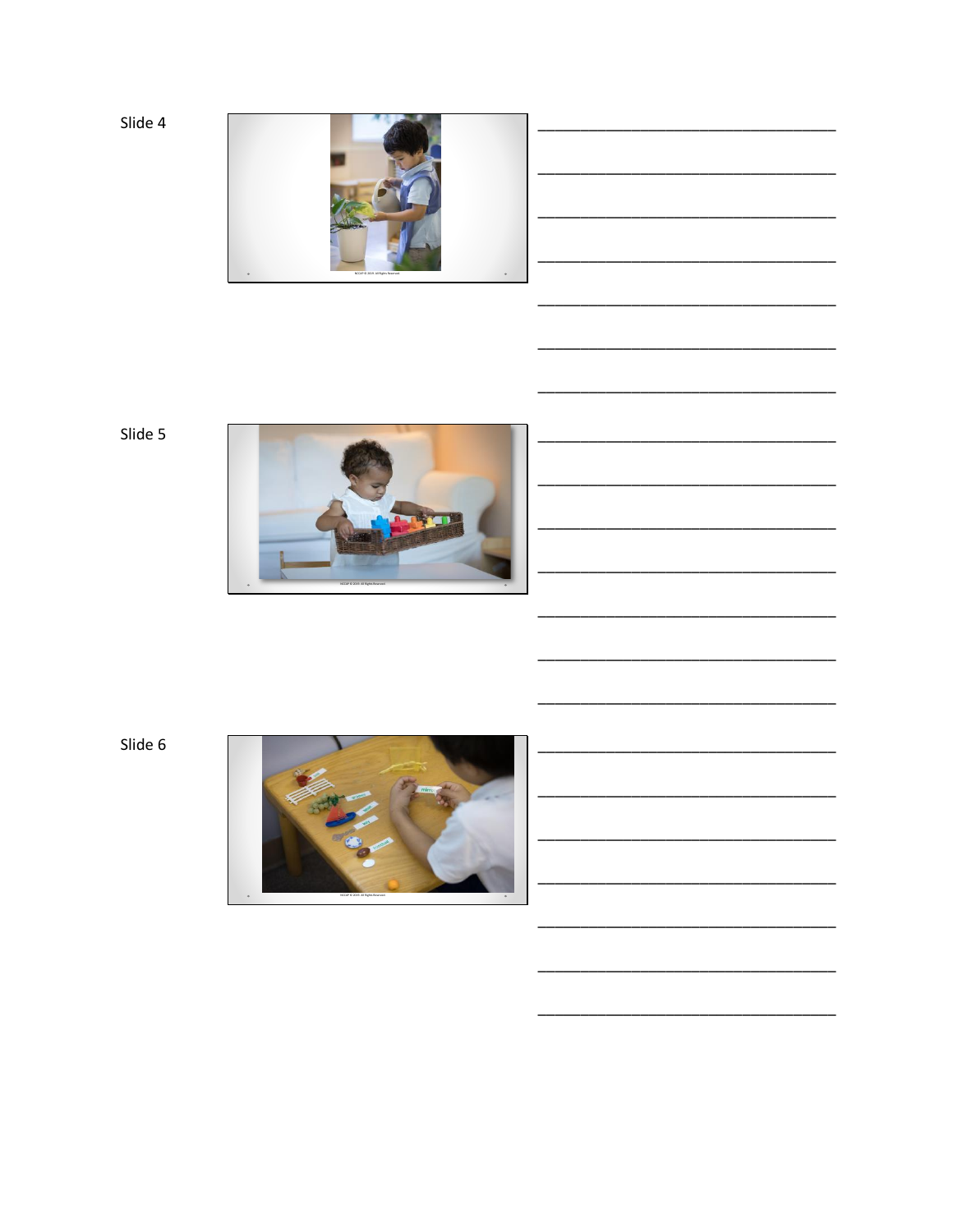Slide 7







#### What are key elements of Montessori?

Based on those five pictures, what might<br>you assume is important in Montessori?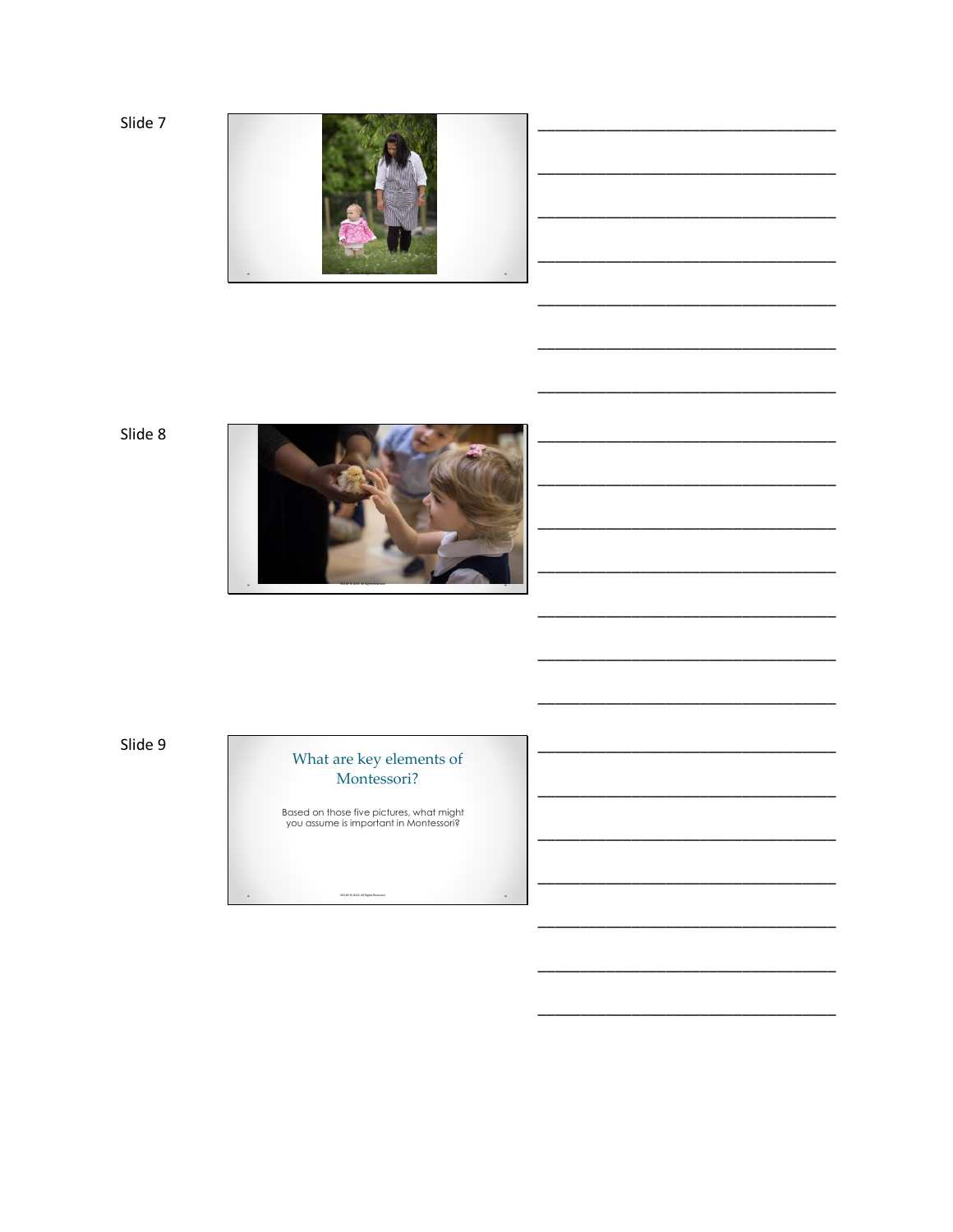

#### Slide 11



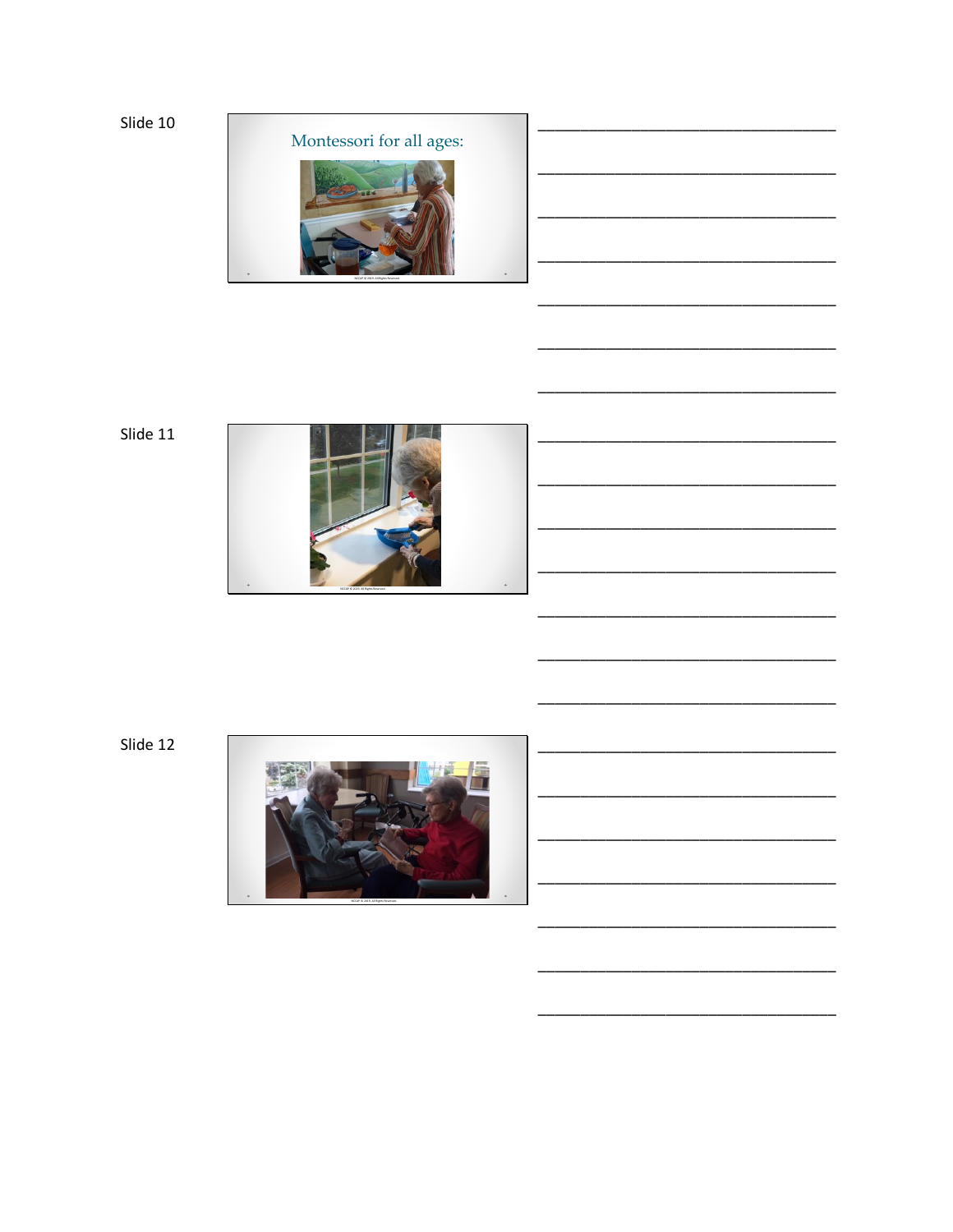

Slide 14



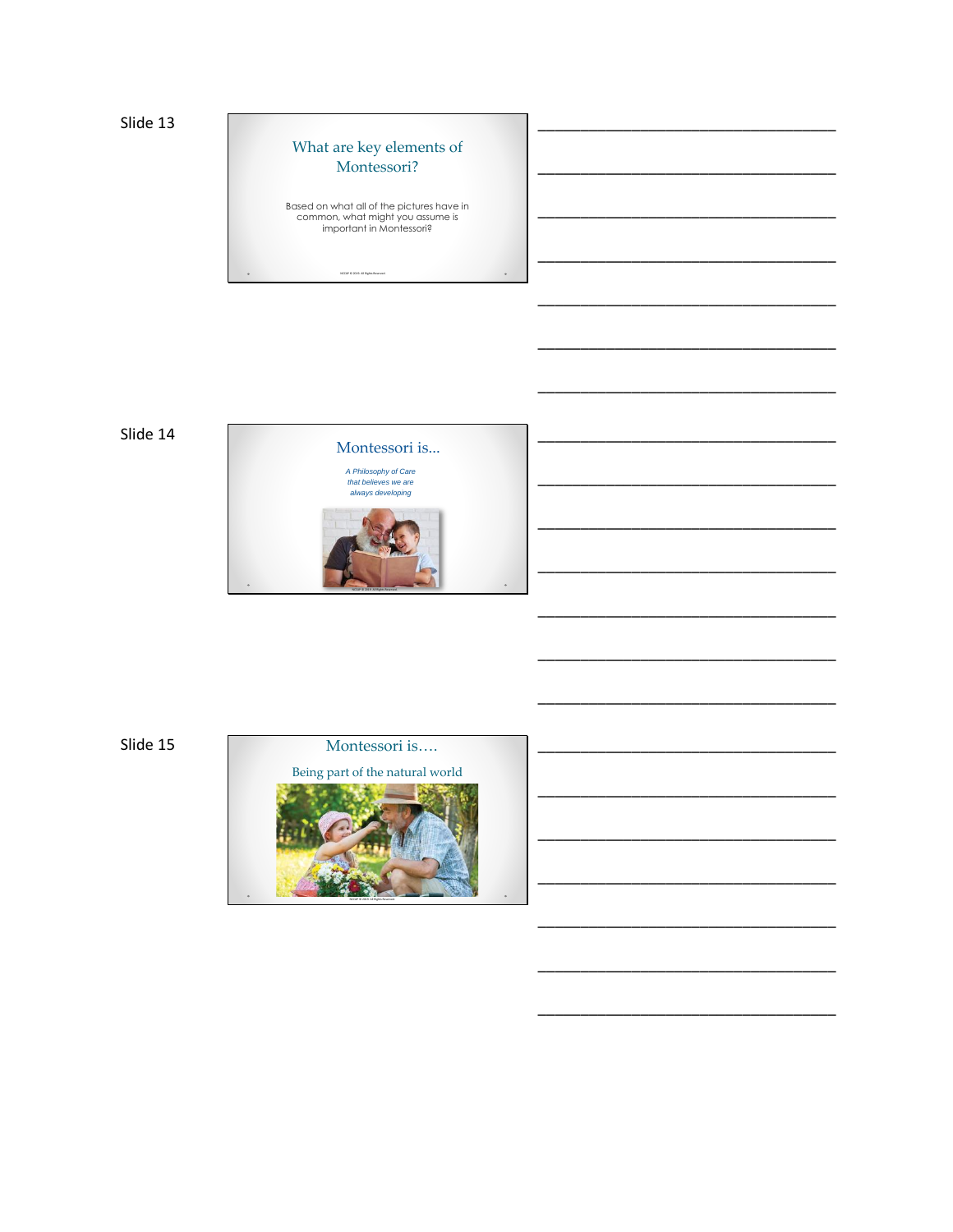

## Slide 18

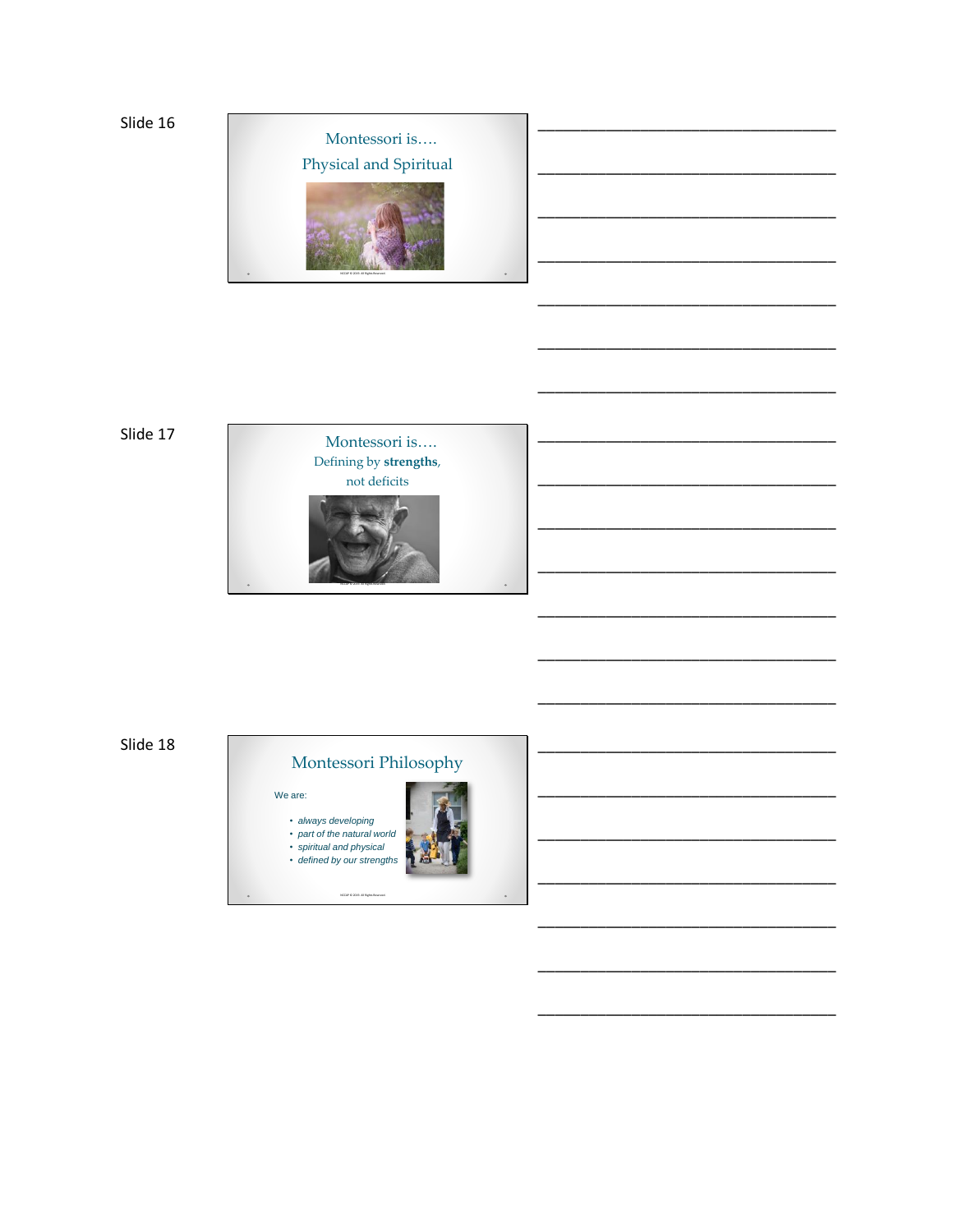

\_\_\_\_\_\_\_\_\_\_\_\_\_\_\_\_\_\_\_\_\_\_\_\_\_\_\_\_\_\_\_\_\_\_\_

\_\_\_\_\_\_\_\_\_\_\_\_\_\_\_\_\_\_\_\_\_\_\_\_\_\_\_\_\_\_\_\_\_\_\_

\_\_\_\_\_\_\_\_\_\_\_\_\_\_\_\_\_\_\_\_\_\_\_\_\_\_\_\_\_\_\_\_\_\_\_

\_\_\_\_\_\_\_\_\_\_\_\_\_\_\_\_\_\_\_\_\_\_\_\_\_\_\_\_\_\_\_\_\_\_\_

\_\_\_\_\_\_\_\_\_\_\_\_\_\_\_\_\_\_\_\_\_\_\_\_\_\_\_\_\_\_\_\_\_\_\_

\_\_\_\_\_\_\_\_\_\_\_\_\_\_\_\_\_\_\_\_\_\_\_\_\_\_\_\_\_\_\_\_\_\_\_

\_\_\_\_\_\_\_\_\_\_\_\_\_\_\_\_\_\_\_\_\_\_\_\_\_\_\_\_\_\_\_\_\_\_\_

\_\_\_\_\_\_\_\_\_\_\_\_\_\_\_\_\_\_\_\_\_\_\_\_\_\_\_\_\_\_\_\_\_\_\_

\_\_\_\_\_\_\_\_\_\_\_\_\_\_\_\_\_\_\_\_\_\_\_\_\_\_\_\_\_\_\_\_\_\_\_

\_\_\_\_\_\_\_\_\_\_\_\_\_\_\_\_\_\_\_\_\_\_\_\_\_\_\_\_\_\_\_\_\_\_\_

\_\_\_\_\_\_\_\_\_\_\_\_\_\_\_\_\_\_\_\_\_\_\_\_\_\_\_\_\_\_\_\_\_\_\_

\_\_\_\_\_\_\_\_\_\_\_\_\_\_\_\_\_\_\_\_\_\_\_\_\_\_\_\_\_\_\_\_\_\_\_

\_\_\_\_\_\_\_\_\_\_\_\_\_\_\_\_\_\_\_\_\_\_\_\_\_\_\_\_\_\_\_\_\_\_\_

\_\_\_\_\_\_\_\_\_\_\_\_\_\_\_\_\_\_\_\_\_\_\_\_\_\_\_\_\_\_\_\_\_\_\_

\_\_\_\_\_\_\_\_\_\_\_\_\_\_\_\_\_\_\_\_\_\_\_\_\_\_\_\_\_\_\_\_\_\_\_

\_\_\_\_\_\_\_\_\_\_\_\_\_\_\_\_\_\_\_\_\_\_\_\_\_\_\_\_\_\_\_\_\_\_\_

\_\_\_\_\_\_\_\_\_\_\_\_\_\_\_\_\_\_\_\_\_\_\_\_\_\_\_\_\_\_\_\_\_\_\_

\_\_\_\_\_\_\_\_\_\_\_\_\_\_\_\_\_\_\_\_\_\_\_\_\_\_\_\_\_\_\_\_\_\_\_

\_\_\_\_\_\_\_\_\_\_\_\_\_\_\_\_\_\_\_\_\_\_\_\_\_\_\_\_\_\_\_\_\_\_\_

\_\_\_\_\_\_\_\_\_\_\_\_\_\_\_\_\_\_\_\_\_\_\_\_\_\_\_\_\_\_\_\_\_\_\_

\_\_\_\_\_\_\_\_\_\_\_\_\_\_\_\_\_\_\_\_\_\_\_\_\_\_\_\_\_\_\_\_\_\_\_

Slide 20



Slide 21

#### Montessori Core Practices: Fill the GAP

NCCAP © 2019. All Rights Reserved.

 $\ddot{\phantom{0}}$ 

- **G**race and Courtesy
- **A**ctivity that is
- o Practical o Independent as possible o Engaging
- **P**repared environment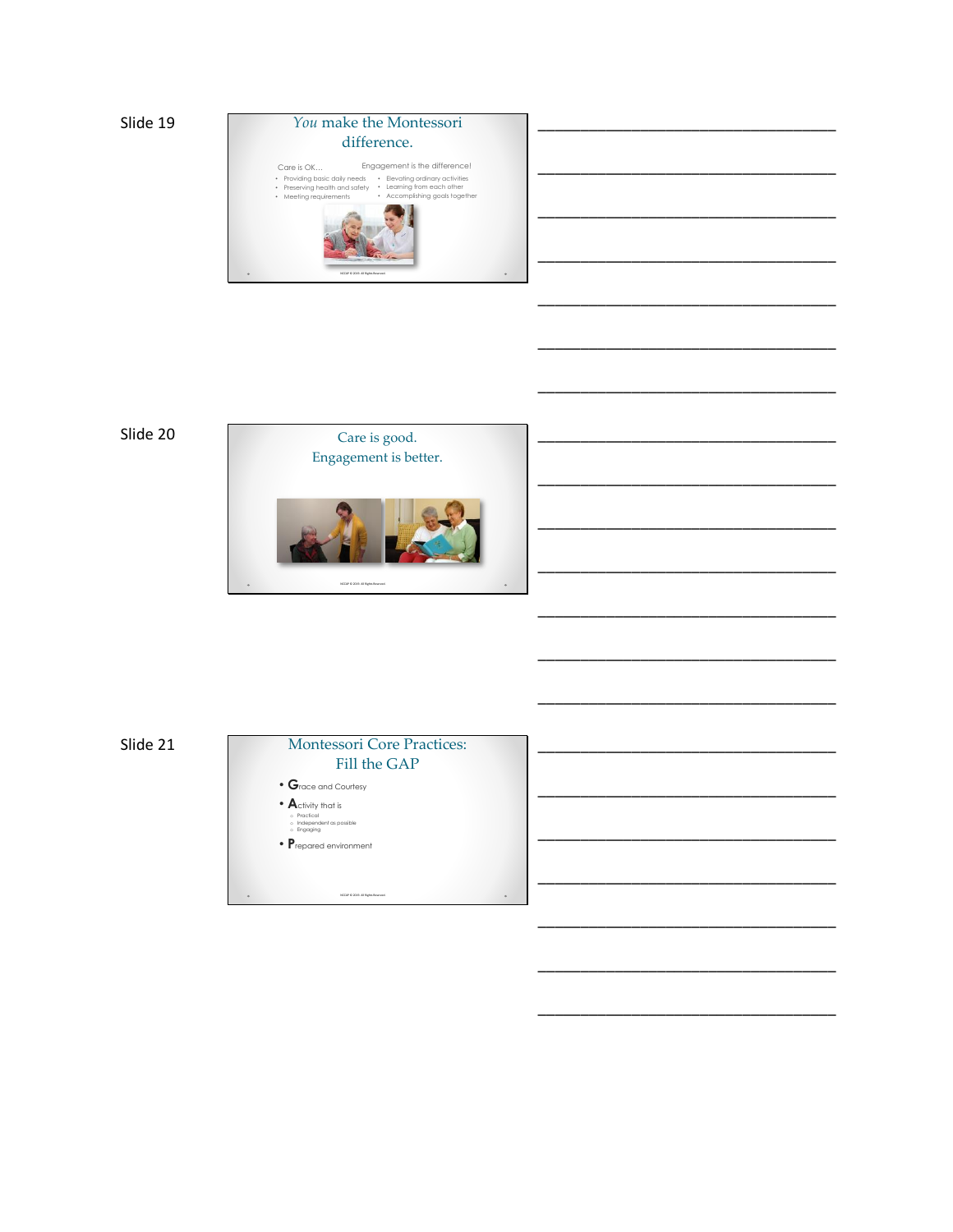Slide 22





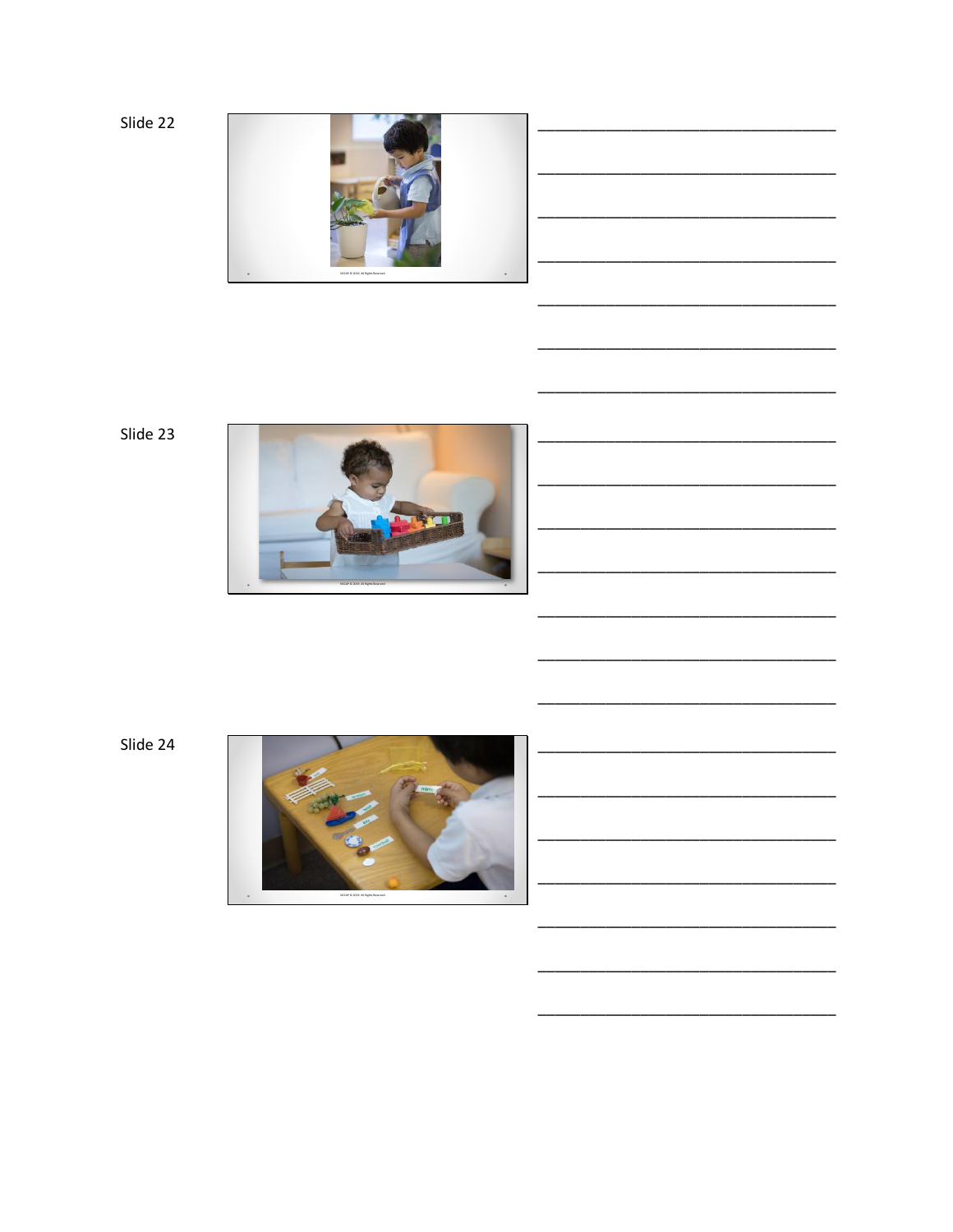Slide 25







Montessori for all ages:

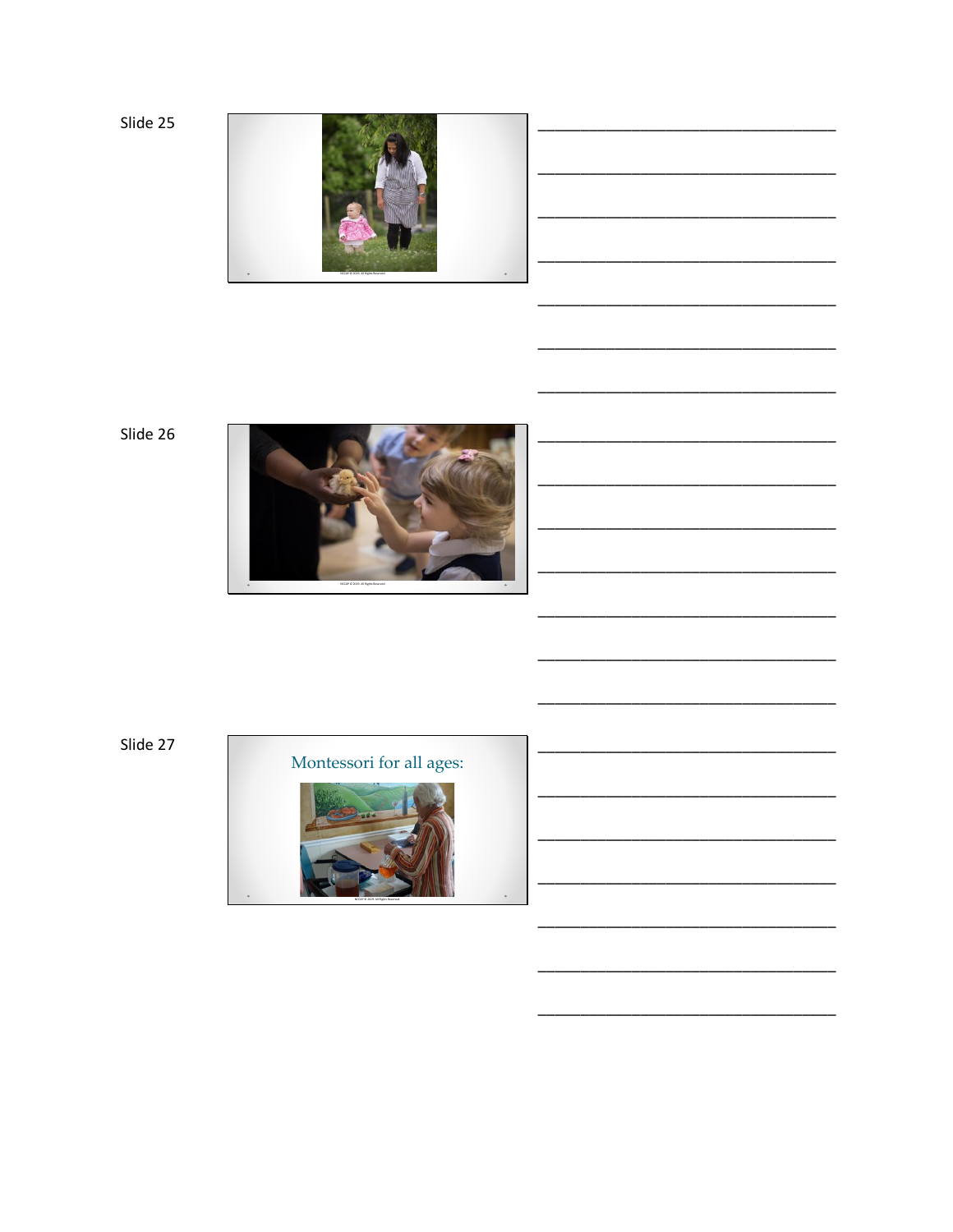Slide 28









## People

Joy, feeling one's<br>own value, being<br>appreciated, feeling<br>useful are all factors<br>of enormous value<br>for the human soul.

Maria Montessori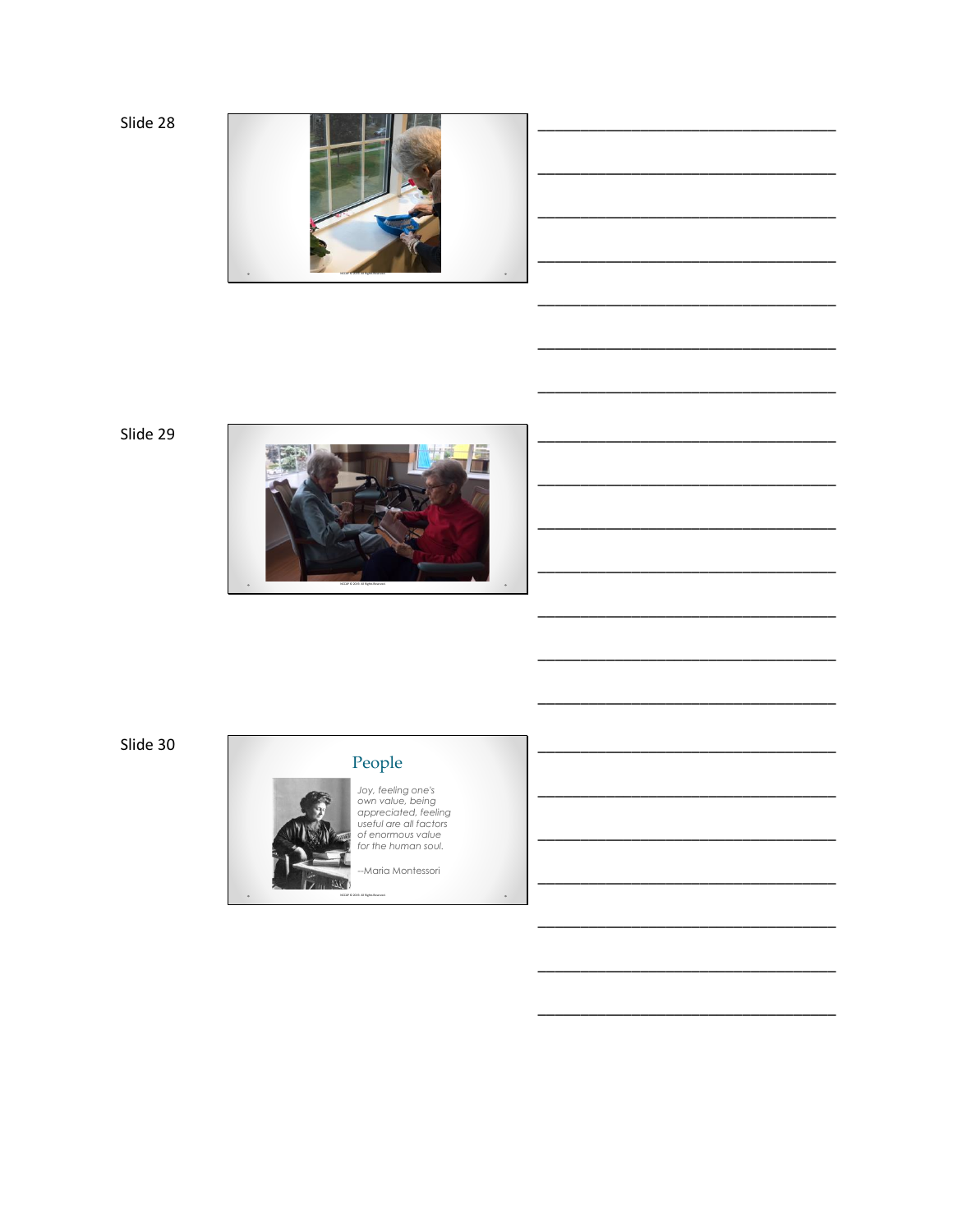Slide 31





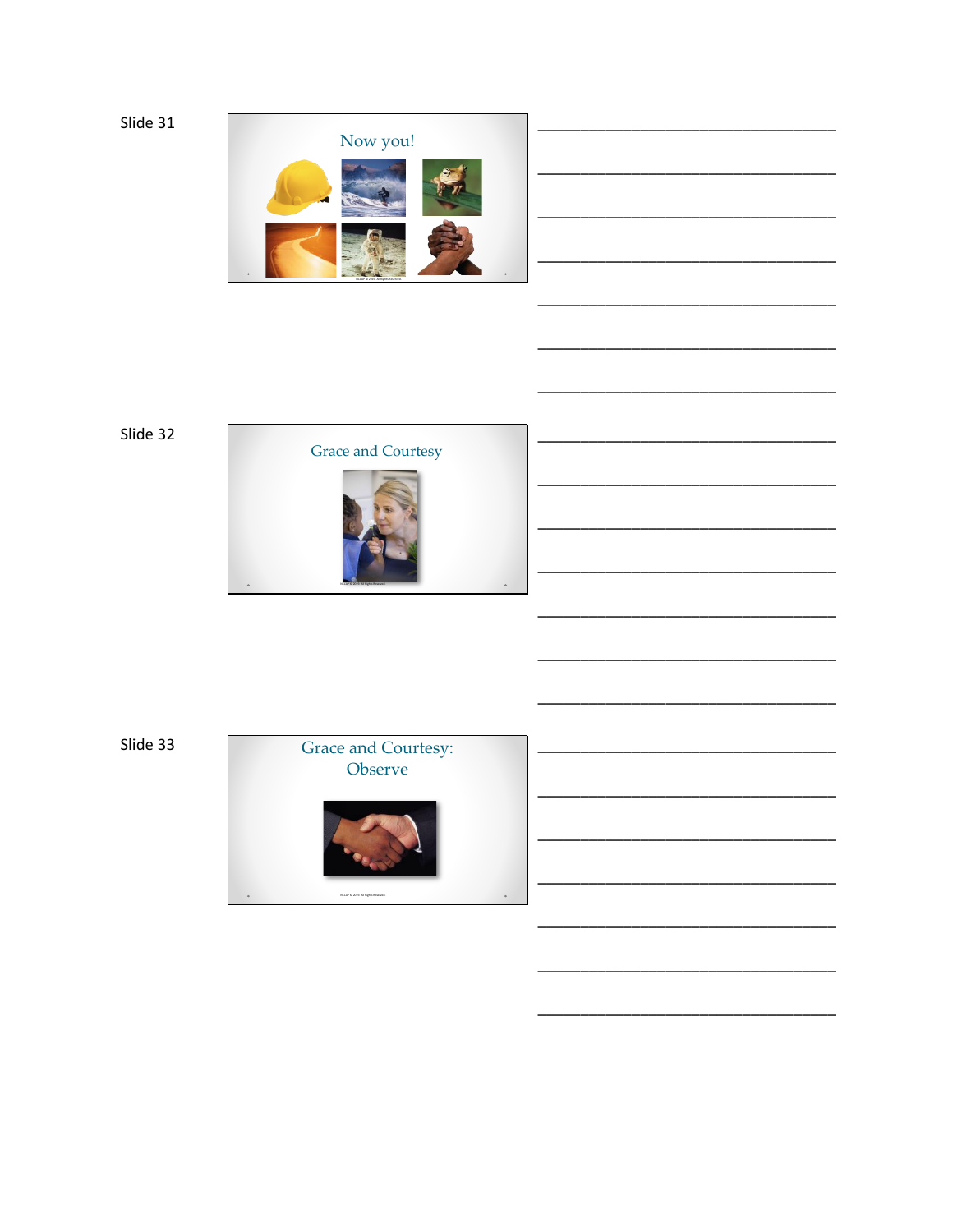

\_\_\_\_\_\_\_\_\_\_\_\_\_\_\_\_\_\_\_\_\_\_\_\_\_\_\_\_\_\_\_\_\_\_\_

\_\_\_\_\_\_\_\_\_\_\_\_\_\_\_\_\_\_\_\_\_\_\_\_\_\_\_\_\_\_\_\_\_\_\_

\_\_\_\_\_\_\_\_\_\_\_\_\_\_\_\_\_\_\_\_\_\_\_\_\_\_\_\_\_\_\_\_\_\_\_

\_\_\_\_\_\_\_\_\_\_\_\_\_\_\_\_\_\_\_\_\_\_\_\_\_\_\_\_\_\_\_\_\_\_\_

\_\_\_\_\_\_\_\_\_\_\_\_\_\_\_\_\_\_\_\_\_\_\_\_\_\_\_\_\_\_\_\_\_\_\_

\_\_\_\_\_\_\_\_\_\_\_\_\_\_\_\_\_\_\_\_\_\_\_\_\_\_\_\_\_\_\_\_\_\_\_

\_\_\_\_\_\_\_\_\_\_\_\_\_\_\_\_\_\_\_\_\_\_\_\_\_\_\_\_\_\_\_\_\_\_\_

\_\_\_\_\_\_\_\_\_\_\_\_\_\_\_\_\_\_\_\_\_\_\_\_\_\_\_\_\_\_\_\_\_\_\_

\_\_\_\_\_\_\_\_\_\_\_\_\_\_\_\_\_\_\_\_\_\_\_\_\_\_\_\_\_\_\_\_\_\_\_

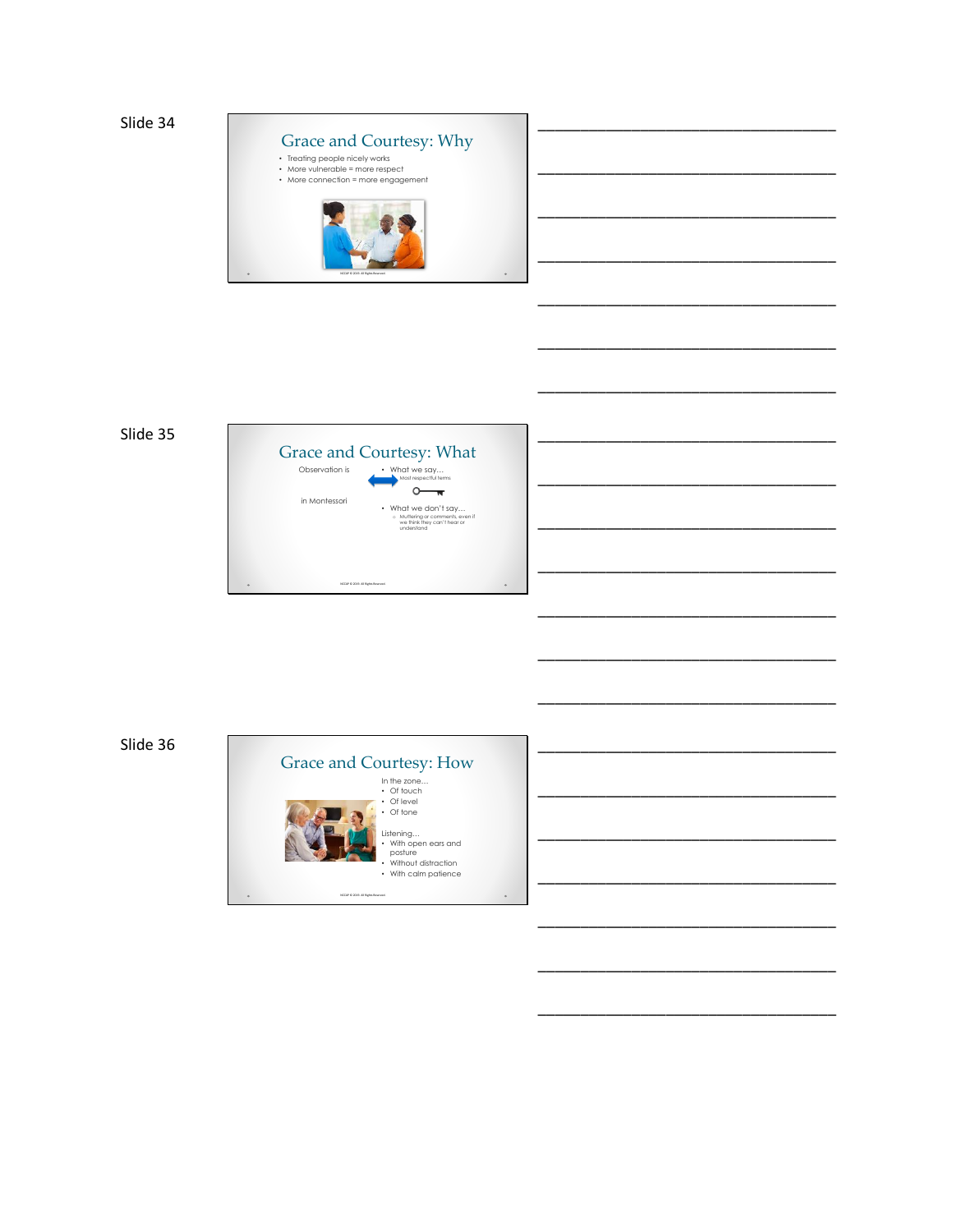#### Getting Ready to Practice: Feedback

- Be specific o *Your eye contact was on level* v. *good eye contact* Start with strengths/positives o *You waited for a response without seeming impatient*
- Identify areas for improvement, not mistakes o *Next time, try keeping your voice more level*

NCCAP © 2019. All Rights Reserved.

- Discuss actions, not people
- o *Your tone was calm v. You were calm* Use grace and courtesy



\_\_\_\_\_\_\_\_\_\_\_\_\_\_\_\_\_\_\_\_\_\_\_\_\_\_\_\_\_\_\_\_\_\_\_

\_\_\_\_\_\_\_\_\_\_\_\_\_\_\_\_\_\_\_\_\_\_\_\_\_\_\_\_\_\_\_\_\_\_\_

\_\_\_\_\_\_\_\_\_\_\_\_\_\_\_\_\_\_\_\_\_\_\_\_\_\_\_\_\_\_\_\_\_\_\_

\_\_\_\_\_\_\_\_\_\_\_\_\_\_\_\_\_\_\_\_\_\_\_\_\_\_\_\_\_\_\_\_\_\_\_

\_\_\_\_\_\_\_\_\_\_\_\_\_\_\_\_\_\_\_\_\_\_\_\_\_\_\_\_\_\_\_\_\_\_\_

\_\_\_\_\_\_\_\_\_\_\_\_\_\_\_\_\_\_\_\_\_\_\_\_\_\_\_\_\_\_\_\_\_\_\_

\_\_\_\_\_\_\_\_\_\_\_\_\_\_\_\_\_\_\_\_\_\_\_\_\_\_\_\_\_\_\_\_\_\_\_

\_\_\_\_\_\_\_\_\_\_\_\_\_\_\_\_\_\_\_\_\_\_\_\_\_\_\_\_\_\_\_\_\_\_\_

\_\_\_\_\_\_\_\_\_\_\_\_\_\_\_\_\_\_\_\_\_\_\_\_\_\_\_\_\_\_\_\_\_\_\_

\_\_\_\_\_\_\_\_\_\_\_\_\_\_\_\_\_\_\_\_\_\_\_\_\_\_\_\_\_\_\_\_\_\_\_

\_\_\_\_\_\_\_\_\_\_\_\_\_\_\_\_\_\_\_\_\_\_\_\_\_\_\_\_\_\_\_\_\_\_\_

\_\_\_\_\_\_\_\_\_\_\_\_\_\_\_\_\_\_\_\_\_\_\_\_\_\_\_\_\_\_\_\_\_\_\_

\_\_\_\_\_\_\_\_\_\_\_\_\_\_\_\_\_\_\_\_\_\_\_\_\_\_\_\_\_\_\_\_\_\_\_

\_\_\_\_\_\_\_\_\_\_\_\_\_\_\_\_\_\_\_\_\_\_\_\_\_\_\_\_\_\_\_\_\_\_\_

\_\_\_\_\_\_\_\_\_\_\_\_\_\_\_\_\_\_\_\_\_\_\_\_\_\_\_\_\_\_\_\_\_\_\_

Slide 38



.

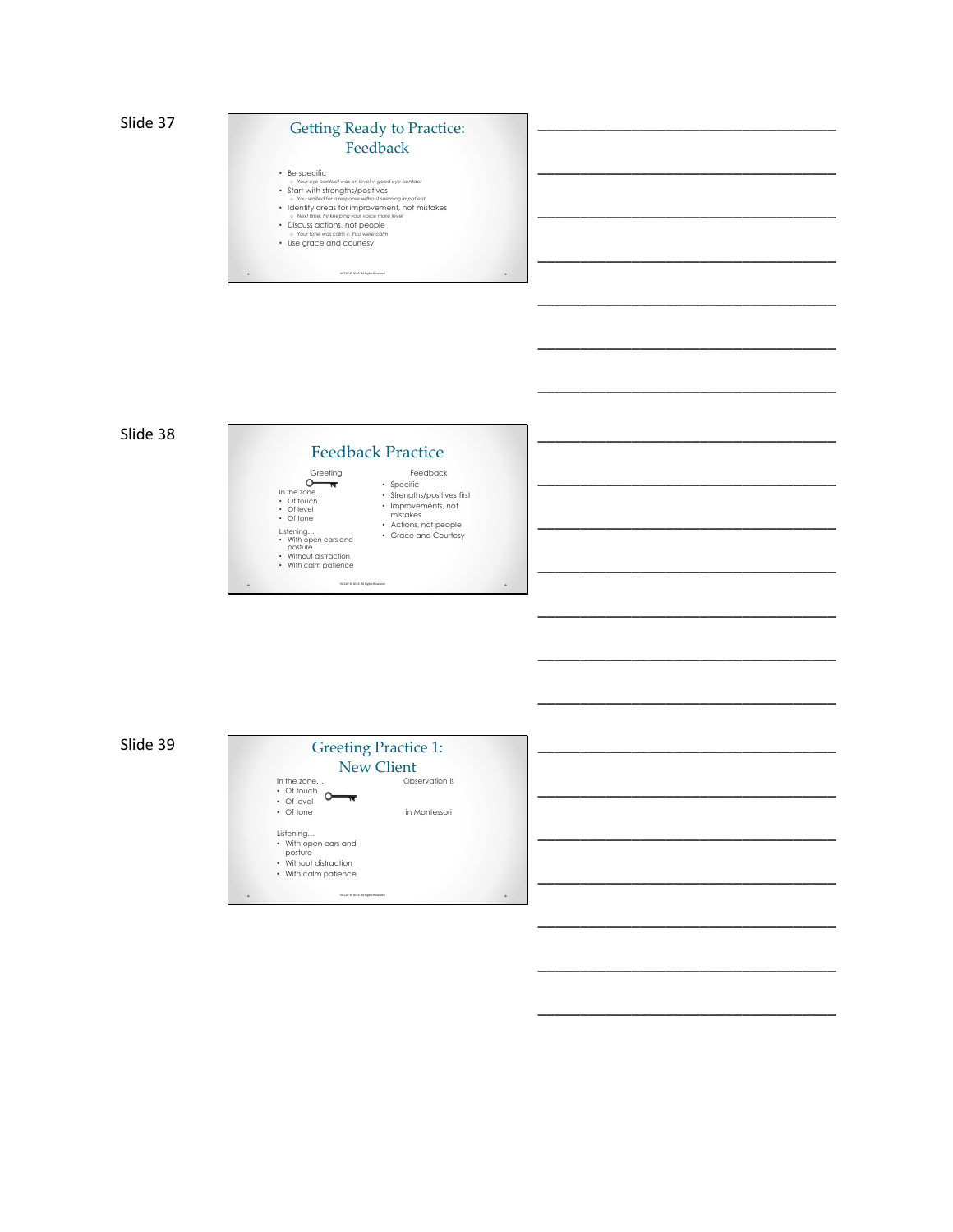

\_\_\_\_\_\_\_\_\_\_\_\_\_\_\_\_\_\_\_\_\_\_\_\_\_\_\_\_\_\_\_\_\_\_\_

\_\_\_\_\_\_\_\_\_\_\_\_\_\_\_\_\_\_\_\_\_\_\_\_\_\_\_\_\_\_\_\_\_\_\_

\_\_\_\_\_\_\_\_\_\_\_\_\_\_\_\_\_\_\_\_\_\_\_\_\_\_\_\_\_\_\_\_\_\_\_

\_\_\_\_\_\_\_\_\_\_\_\_\_\_\_\_\_\_\_\_\_\_\_\_\_\_\_\_\_\_\_\_\_\_\_

\_\_\_\_\_\_\_\_\_\_\_\_\_\_\_\_\_\_\_\_\_\_\_\_\_\_\_\_\_\_\_\_\_\_\_

\_\_\_\_\_\_\_\_\_\_\_\_\_\_\_\_\_\_\_\_\_\_\_\_\_\_\_\_\_\_\_\_\_\_\_

\_\_\_\_\_\_\_\_\_\_\_\_\_\_\_\_\_\_\_\_\_\_\_\_\_\_\_\_\_\_\_\_\_\_\_

\_\_\_\_\_\_\_\_\_\_\_\_\_\_\_\_\_\_\_\_\_\_\_\_\_\_\_\_\_\_\_\_\_\_\_

\_\_\_\_\_\_\_\_\_\_\_\_\_\_\_\_\_\_\_\_\_\_\_\_\_\_\_\_\_\_\_\_\_\_\_

\_\_\_\_\_\_\_\_\_\_\_\_\_\_\_\_\_\_\_\_\_\_\_\_\_\_\_\_\_\_\_\_\_\_\_

\_\_\_\_\_\_\_\_\_\_\_\_\_\_\_\_\_\_\_\_\_\_\_\_\_\_\_\_\_\_\_\_\_\_\_

\_\_\_\_\_\_\_\_\_\_\_\_\_\_\_\_\_\_\_\_\_\_\_\_\_\_\_\_\_\_\_\_\_\_\_

\_\_\_\_\_\_\_\_\_\_\_\_\_\_\_\_\_\_\_\_\_\_\_\_\_\_\_\_\_\_\_\_\_\_\_

\_\_\_\_\_\_\_\_\_\_\_\_\_\_\_\_\_\_\_\_\_\_\_\_\_\_\_\_\_\_\_\_\_\_\_

\_\_\_\_\_\_\_\_\_\_\_\_\_\_\_\_\_\_\_\_\_\_\_\_\_\_\_\_\_\_\_\_\_\_\_

\_\_\_\_\_\_\_\_\_\_\_\_\_\_\_\_\_\_\_\_\_\_\_\_\_\_\_\_\_\_\_\_\_\_\_

Slide 41

# Greeting Practice 3: Unresponsive client Assume you are greeting a client who does not respond when you first greet them. In the zone… • Of touch • Of level • Of tone Listening… • With open ears and posture • Without distraction • With calm patience NCCAP © 2019. All Rights Reserved.

.

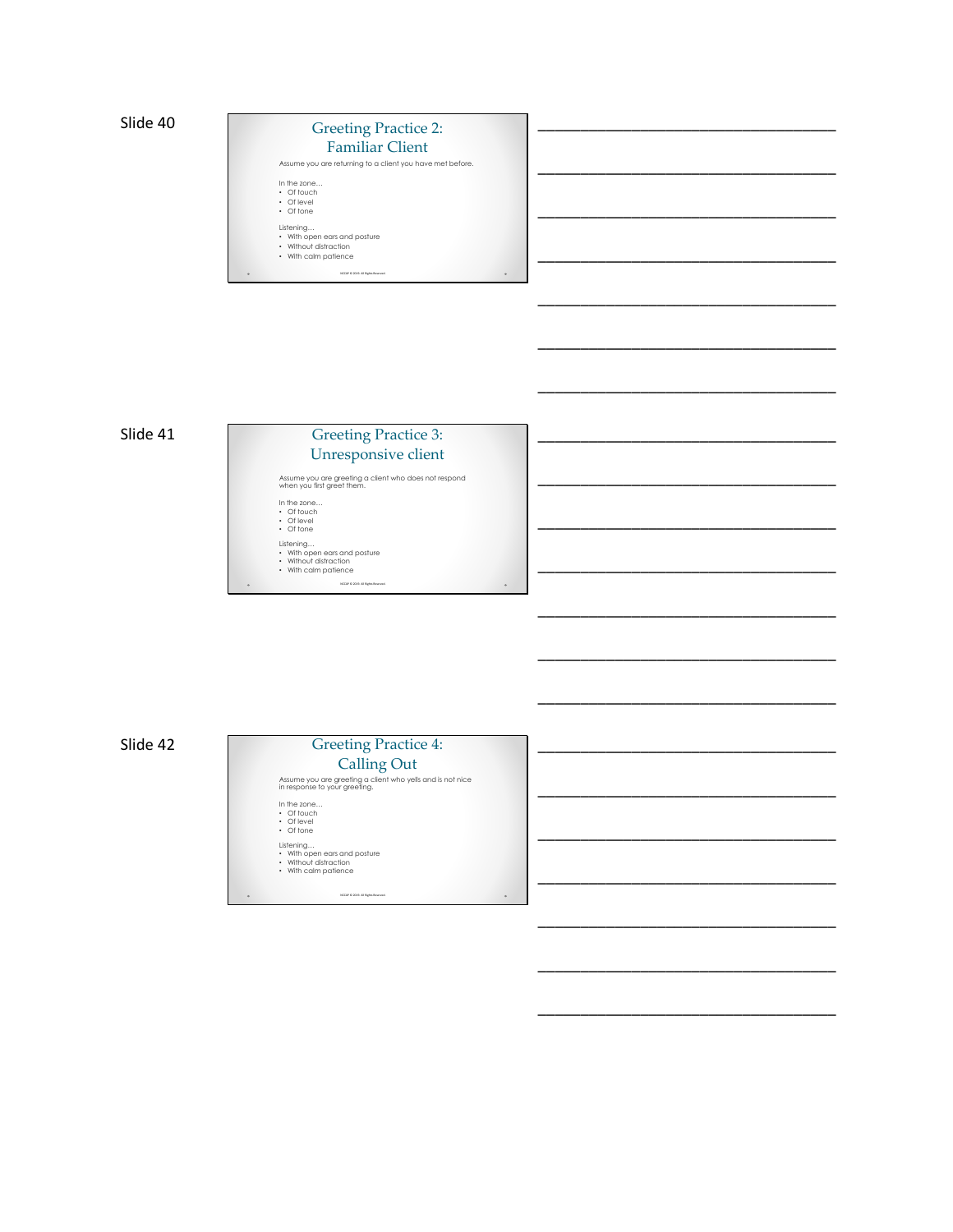

 $\overline{\phantom{a}}$ 

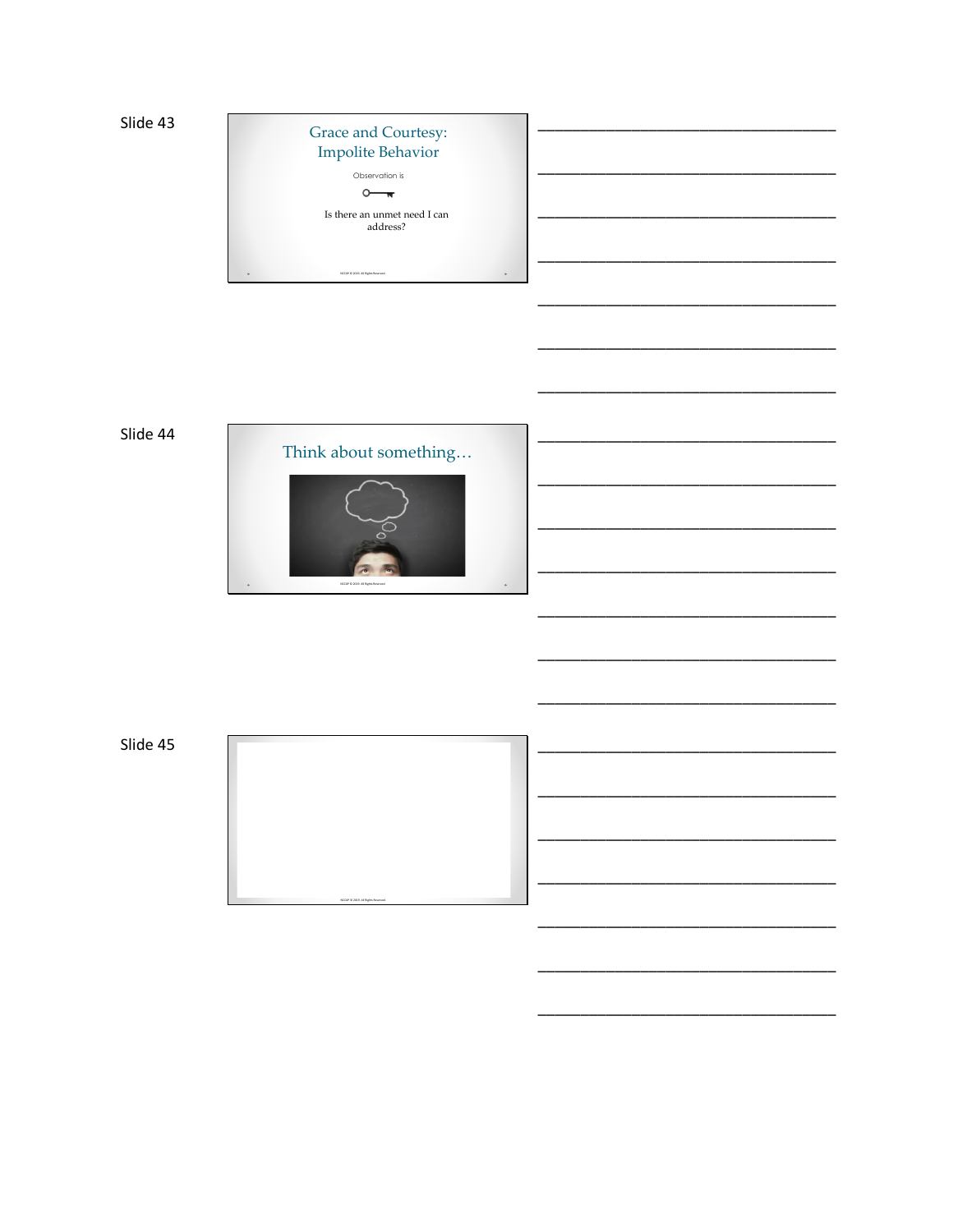

\_\_\_\_\_\_\_\_\_\_\_\_\_\_\_\_\_\_\_\_\_\_\_\_\_\_\_\_\_\_\_\_\_\_\_

\_\_\_\_\_\_\_\_\_\_\_\_\_\_\_\_\_\_\_\_\_\_\_\_\_\_\_\_\_\_\_\_\_\_\_

\_\_\_\_\_\_\_\_\_\_\_\_\_\_\_\_\_\_\_\_\_\_\_\_\_\_\_\_\_\_\_\_\_\_\_

\_\_\_\_\_\_\_\_\_\_\_\_\_\_\_\_\_\_\_\_\_\_\_\_\_\_\_\_\_\_\_\_\_\_\_

\_\_\_\_\_\_\_\_\_\_\_\_\_\_\_\_\_\_\_\_\_\_\_\_\_\_\_\_\_\_\_\_\_\_\_

\_\_\_\_\_\_\_\_\_\_\_\_\_\_\_\_\_\_\_\_\_\_\_\_\_\_\_\_\_\_\_\_\_\_\_

\_\_\_\_\_\_\_\_\_\_\_\_\_\_\_\_\_\_\_\_\_\_\_\_\_\_\_\_\_\_\_\_\_\_\_

\_\_\_\_\_\_\_\_\_\_\_\_\_\_\_\_\_\_\_\_\_\_\_\_\_\_\_\_\_\_\_\_\_\_\_

\_\_\_\_\_\_\_\_\_\_\_\_\_\_\_\_\_\_\_\_\_\_\_\_\_\_\_\_\_\_\_\_\_\_\_

\_\_\_\_\_\_\_\_\_\_\_\_\_\_\_\_\_\_\_\_\_\_\_\_\_\_\_\_\_\_\_\_\_\_\_

\_\_\_\_\_\_\_\_\_\_\_\_\_\_\_\_\_\_\_\_\_\_\_\_\_\_\_\_\_\_\_\_\_\_\_

\_\_\_\_\_\_\_\_\_\_\_\_\_\_\_\_\_\_\_\_\_\_\_\_\_\_\_\_\_\_\_\_\_\_\_

\_\_\_\_\_\_\_\_\_\_\_\_\_\_\_\_\_\_\_\_\_\_\_\_\_\_\_\_\_\_\_\_\_\_\_

\_\_\_\_\_\_\_\_\_\_\_\_\_\_\_\_\_\_\_\_\_\_\_\_\_\_\_\_\_\_\_\_\_\_\_

\_\_\_\_\_\_\_\_\_\_\_\_\_\_\_\_\_\_\_\_\_\_\_\_\_\_\_\_\_\_\_\_\_\_\_

\_\_\_\_\_\_\_\_\_\_\_\_\_\_\_\_\_\_\_\_\_\_\_\_\_\_\_\_\_\_\_\_\_\_\_

#### Slide 47



Slide 48



NCCAP © 2019. All Rights Reserved.

Refrain from overwhelming person • Too many questions • Too many details

Read between the lines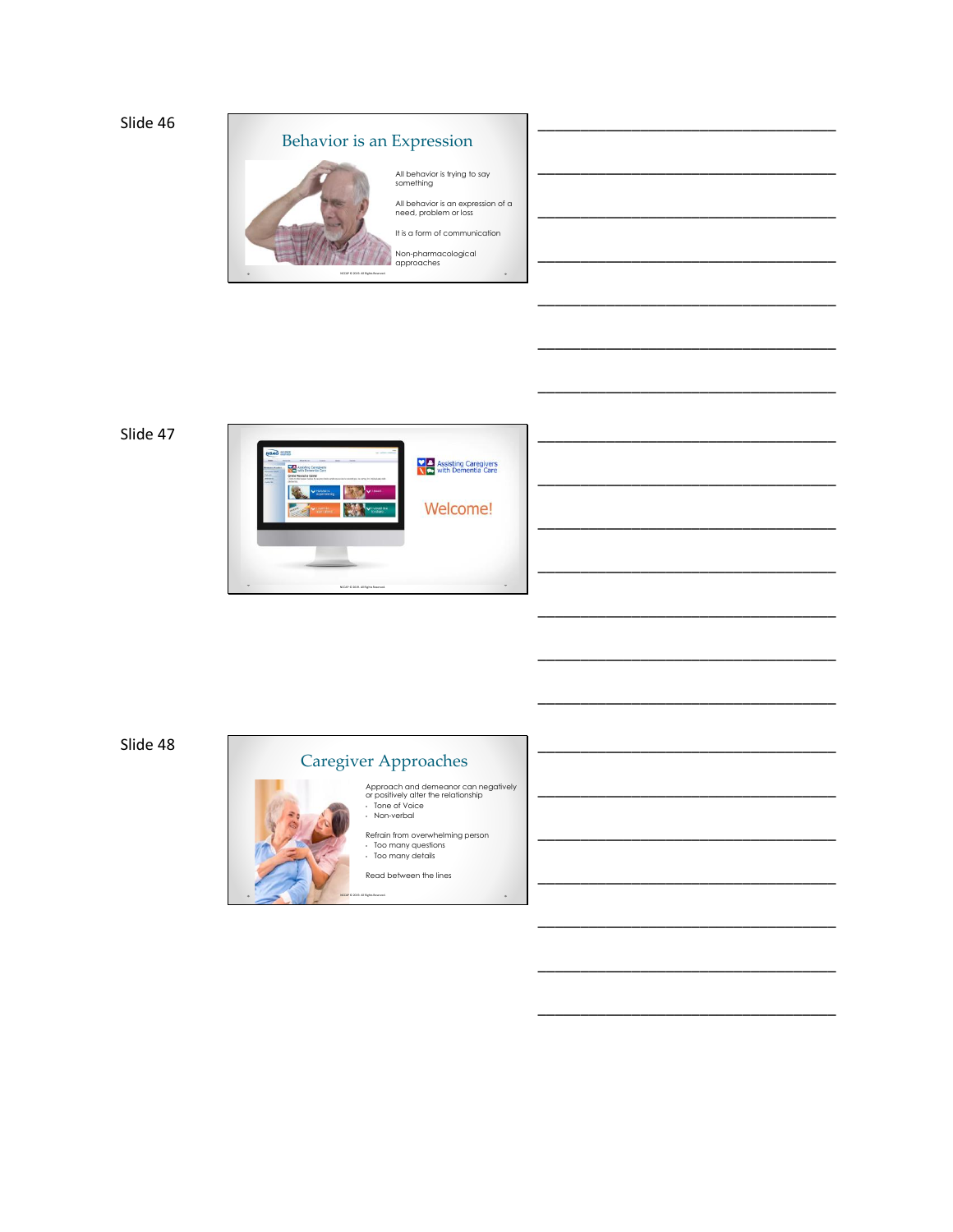





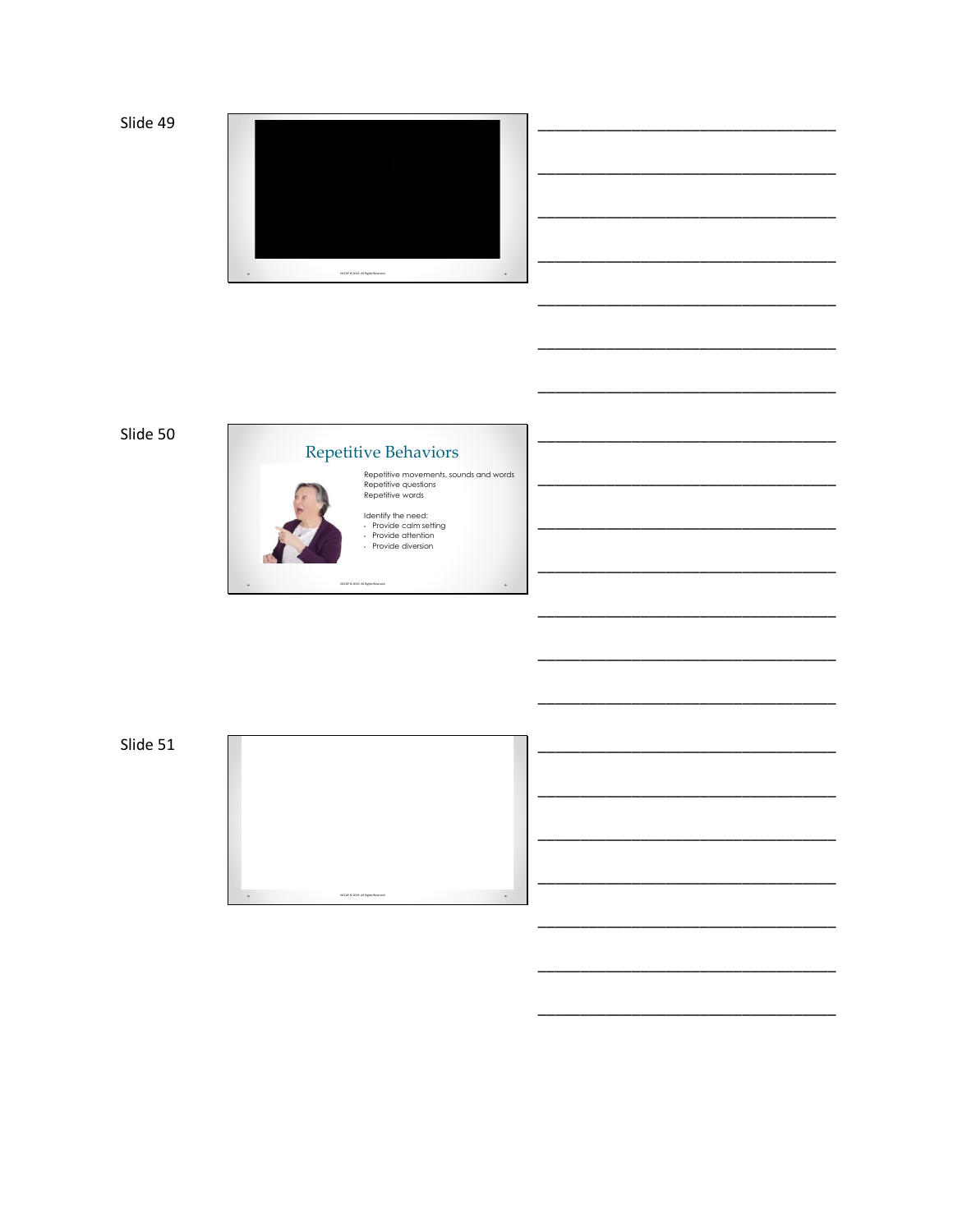

Slide 53



\_\_\_\_\_\_\_\_\_\_\_\_\_\_\_\_\_\_\_\_\_\_\_\_\_\_\_\_\_\_\_\_\_\_\_

\_\_\_\_\_\_\_\_\_\_\_\_\_\_\_\_\_\_\_\_\_\_\_\_\_\_\_\_\_\_\_\_\_\_\_

\_\_\_\_\_\_\_\_\_\_\_\_\_\_\_\_\_\_\_\_\_\_\_\_\_\_\_\_\_\_\_\_\_\_\_

\_\_\_\_\_\_\_\_\_\_\_\_\_\_\_\_\_\_\_\_\_\_\_\_\_\_\_\_\_\_\_\_\_\_\_

\_\_\_\_\_\_\_\_\_\_\_\_\_\_\_\_\_\_\_\_\_\_\_\_\_\_\_\_\_\_\_\_\_\_\_

\_\_\_\_\_\_\_\_\_\_\_\_\_\_\_\_\_\_\_\_\_\_\_\_\_\_\_\_\_\_\_\_\_\_\_

\_\_\_\_\_\_\_\_\_\_\_\_\_\_\_\_\_\_\_\_\_\_\_\_\_\_\_\_\_\_\_\_\_\_\_

\_\_\_\_\_\_\_\_\_\_\_\_\_\_\_\_\_\_\_\_\_\_\_\_\_\_\_\_\_\_\_\_\_\_\_

\_\_\_\_\_\_\_\_\_\_\_\_\_\_\_\_\_\_\_\_\_\_\_\_\_\_\_\_\_\_\_\_\_\_\_

\_\_\_\_\_\_\_\_\_\_\_\_\_\_\_\_\_\_\_\_\_\_\_\_\_\_\_\_\_\_\_\_\_\_\_

\_\_\_\_\_\_\_\_\_\_\_\_\_\_\_\_\_\_\_\_\_\_\_\_\_\_\_\_\_\_\_\_\_\_\_

Slide 54



NCCAP © 2019. All Rights Reserved.

Defined as hitting, angry outbursts, yelling, cursing…

Potential Causes:<br>• Noise<br>• Cluttered environment<br>• Uncomfortable temperature<br>• Unmet needs<br>• Paeling Threatened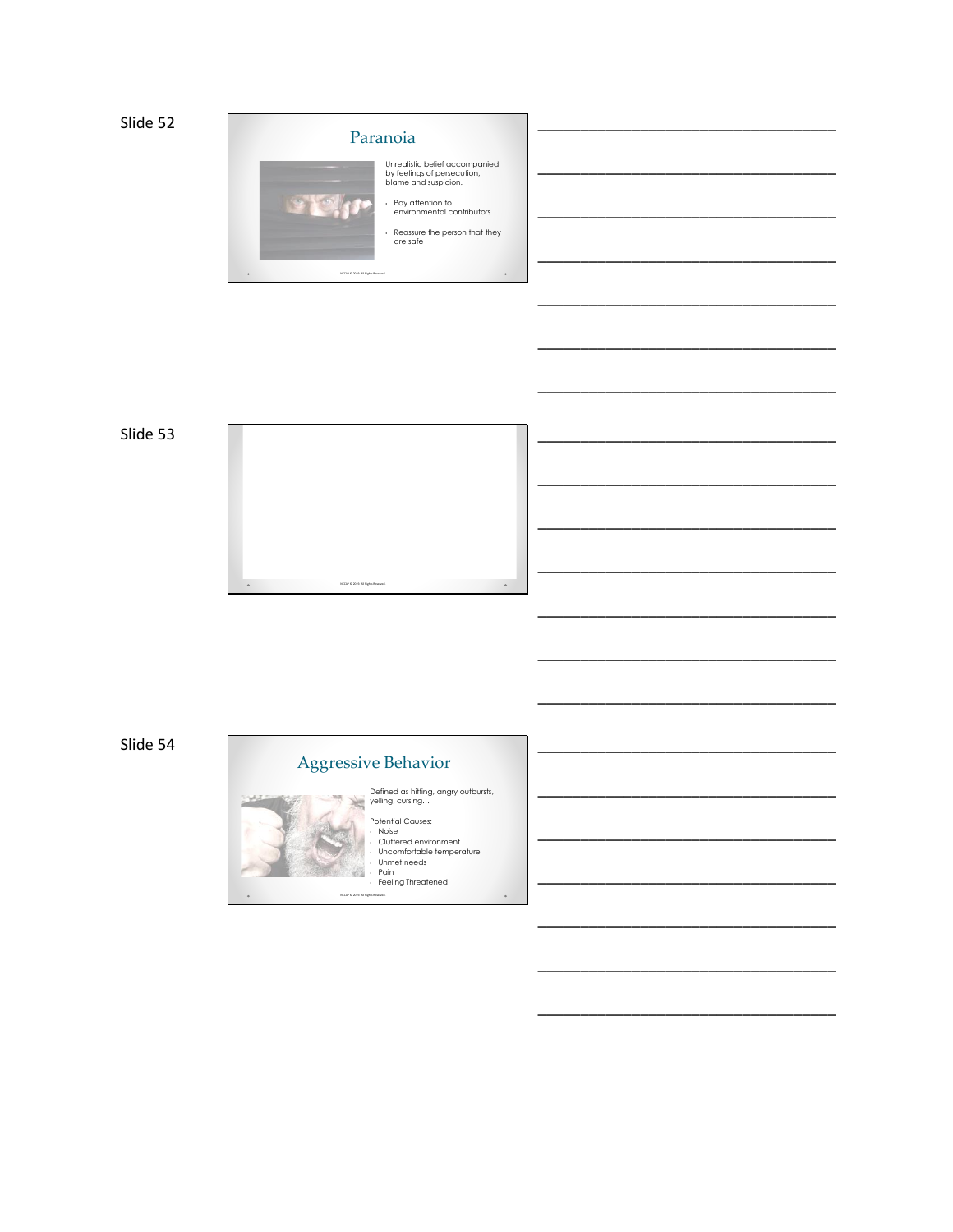# Grace and Courtesy Tips for Impolite Behavior 1. Stay calm<br>
2. Speak slowly with low voice<br>
3. It client persists with insults or yelling, say "Please<br>
stop, it hurts my ears!"<br>
4. Ask for a turn—"May I tell you something?"<br>
5. Introduce a distraction: "Is it fime for

\_\_\_\_\_\_\_\_\_\_\_\_\_\_\_\_\_\_\_\_\_\_\_\_\_\_\_\_\_\_\_\_\_\_\_

\_\_\_\_\_\_\_\_\_\_\_\_\_\_\_\_\_\_\_\_\_\_\_\_\_\_\_\_\_\_\_\_\_\_\_

\_\_\_\_\_\_\_\_\_\_\_\_\_\_\_\_\_\_\_\_\_\_\_\_\_\_\_\_\_\_\_\_\_\_\_

\_\_\_\_\_\_\_\_\_\_\_\_\_\_\_\_\_\_\_\_\_\_\_\_\_\_\_\_\_\_\_\_\_\_\_

\_\_\_\_\_\_\_\_\_\_\_\_\_\_\_\_\_\_\_\_\_\_\_\_\_\_\_\_\_\_\_\_\_\_\_

\_\_\_\_\_\_\_\_\_\_\_\_\_\_\_\_\_\_\_\_\_\_\_\_\_\_\_\_\_\_\_\_\_\_\_

\_\_\_\_\_\_\_\_\_\_\_\_\_\_\_\_\_\_\_\_\_\_\_\_\_\_\_\_\_\_\_\_\_\_\_

\_\_\_\_\_\_\_\_\_\_\_\_\_\_\_\_\_\_\_\_\_\_\_\_\_\_\_\_\_\_\_\_\_\_\_

\_\_\_\_\_\_\_\_\_\_\_\_\_\_\_\_\_\_\_\_\_\_\_\_\_\_\_\_\_\_\_\_\_\_\_

\_\_\_\_\_\_\_\_\_\_\_\_\_\_\_\_\_\_\_\_\_\_\_\_\_\_\_\_\_\_\_\_\_\_\_

\_\_\_\_\_\_\_\_\_\_\_\_\_\_\_\_\_\_\_\_\_\_\_\_\_\_\_\_\_\_\_\_\_\_\_

\_\_\_\_\_\_\_\_\_\_\_\_\_\_\_\_\_\_\_\_\_\_\_\_\_\_\_\_\_\_\_\_\_\_\_

\_\_\_\_\_\_\_\_\_\_\_\_\_\_\_\_\_\_\_\_\_\_\_\_\_\_\_\_\_\_\_\_\_\_\_

\_\_\_\_\_\_\_\_\_\_\_\_\_\_\_\_\_\_\_\_\_\_\_\_\_\_\_\_\_\_\_\_\_\_\_

\_\_\_\_\_\_\_\_\_\_\_\_\_\_\_\_\_\_\_\_\_\_\_\_\_\_\_\_\_\_\_\_\_\_\_

\_\_\_\_\_\_\_\_\_\_\_\_\_\_\_\_\_\_\_\_\_\_\_\_\_\_\_\_\_\_\_\_\_\_\_

\_\_\_\_\_\_\_\_\_\_\_\_\_\_\_\_\_\_\_\_\_\_\_\_\_\_\_\_\_\_\_\_\_\_\_

\_\_\_\_\_\_\_\_\_\_\_\_\_\_\_\_\_\_\_\_\_\_\_\_\_\_\_\_\_\_\_\_\_\_\_

\_\_\_\_\_\_\_\_\_\_\_\_\_\_\_\_\_\_\_\_\_\_\_\_\_\_\_\_\_\_\_\_\_\_\_

\_\_\_\_\_\_\_\_\_\_\_\_\_\_\_\_\_\_\_\_\_\_\_\_\_\_\_\_\_\_\_\_\_\_\_

\_\_\_\_\_\_\_\_\_\_\_\_\_\_\_\_\_\_\_\_\_\_\_\_\_\_\_\_\_\_\_\_\_\_\_

 $\ddot{\phantom{0}}$ 

NCCAP © 2019. All Rights Reserved.

Slide 56



| In the zone<br>• Of touch<br>• Of level                                                       | Observation is |
|-----------------------------------------------------------------------------------------------|----------------|
| $\cdot$ Of tone                                                                               | in Montessori  |
| Listening<br>• With open ears and<br>posture<br>• Without distraction<br>• With calm patience |                |